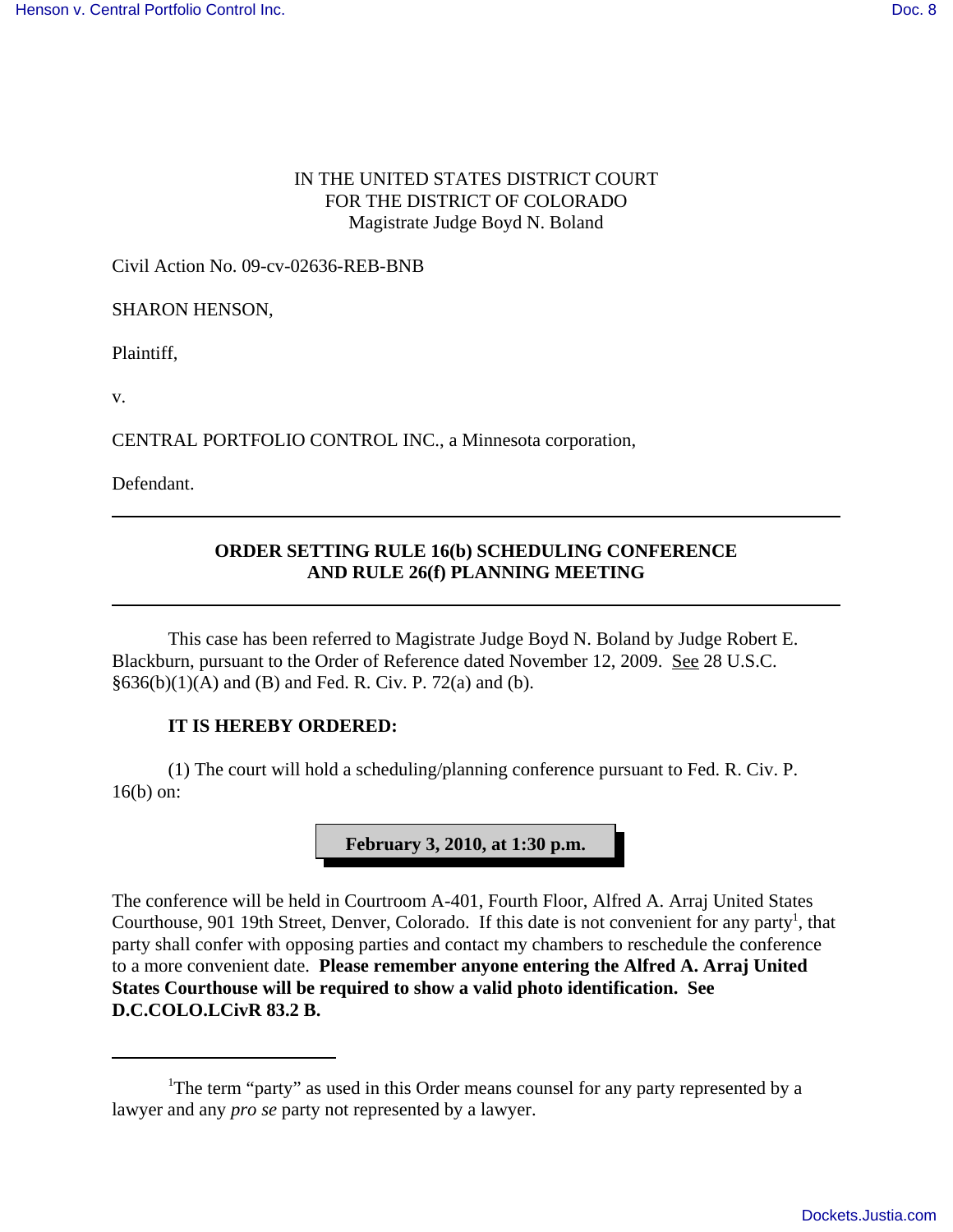A copy of the instructions for the preparation of a scheduling order and a form of scheduling order can be downloaded from the court's website at www.co.uscourts.gov/formsframe.htm. (Click on "Civil Forms" in the blue box at the top of the screen and scroll down to the bold hearing "Standardized Order Forms"). Parties shall prepare the proposed scheduling order in accordance with the court's form.

The parties shall submit their proposed scheduling order, pursuant to District of Colorado Electronic Case Filing ("ECF") Procedures V.L, including a copy of the proposed scheduling order in a WordPerfect or Word format sent via e-mailed to Boland Chambers@cod.uscourts.gov, all as required by ECF Procedure V.L. 2(a) and (b), on or before:

**January 27, 2010**

Attorneys and/or parties not participating in ECF shall submit their proposed scheduling order on paper to the Clerk's Office. However, if any party in the case is participating in ECF, it is the responsibility of that party to submit the proposed scheduling order pursuant to the District of Colorado ECF Procedures.

The plaintiff shall notify all parties who have not yet entered an appearance of the date and time of the scheduling/planning conference and provide a copy of this Order to those parties.

(2) In preparation for the scheduling/planning conference, the parties are directed to confer in accordance with Fed. R. Civ. P. 26(f) on or before:

**January 13, 2010**

The court encourages the parties to meet face to face, but if that is not possible, the parties may meet by telephone conference. All parties are jointly responsible for arranging and attending the Rule 26(f) meeting.

During the Rule 26(f) meeting, the parties shall discuss the nature and basis of their claims and defenses and the possibilities for a prompt settlement or resolution of the case; make or arrange for the disclosures required by Rule 26(a)(1); and develop their proposed scheduling/discovery plan. The parties should also discuss the possibility of informal discovery, such as conducting joint interviews with potential witnesses, joint meetings with clients, depositions via telephone, or exchanging documents outside of formal discovery.

In those cases in which (i) the parties' substantive allegations involve extensive computer-generated records; (ii) a substantial amount of disclosure or discovery will involve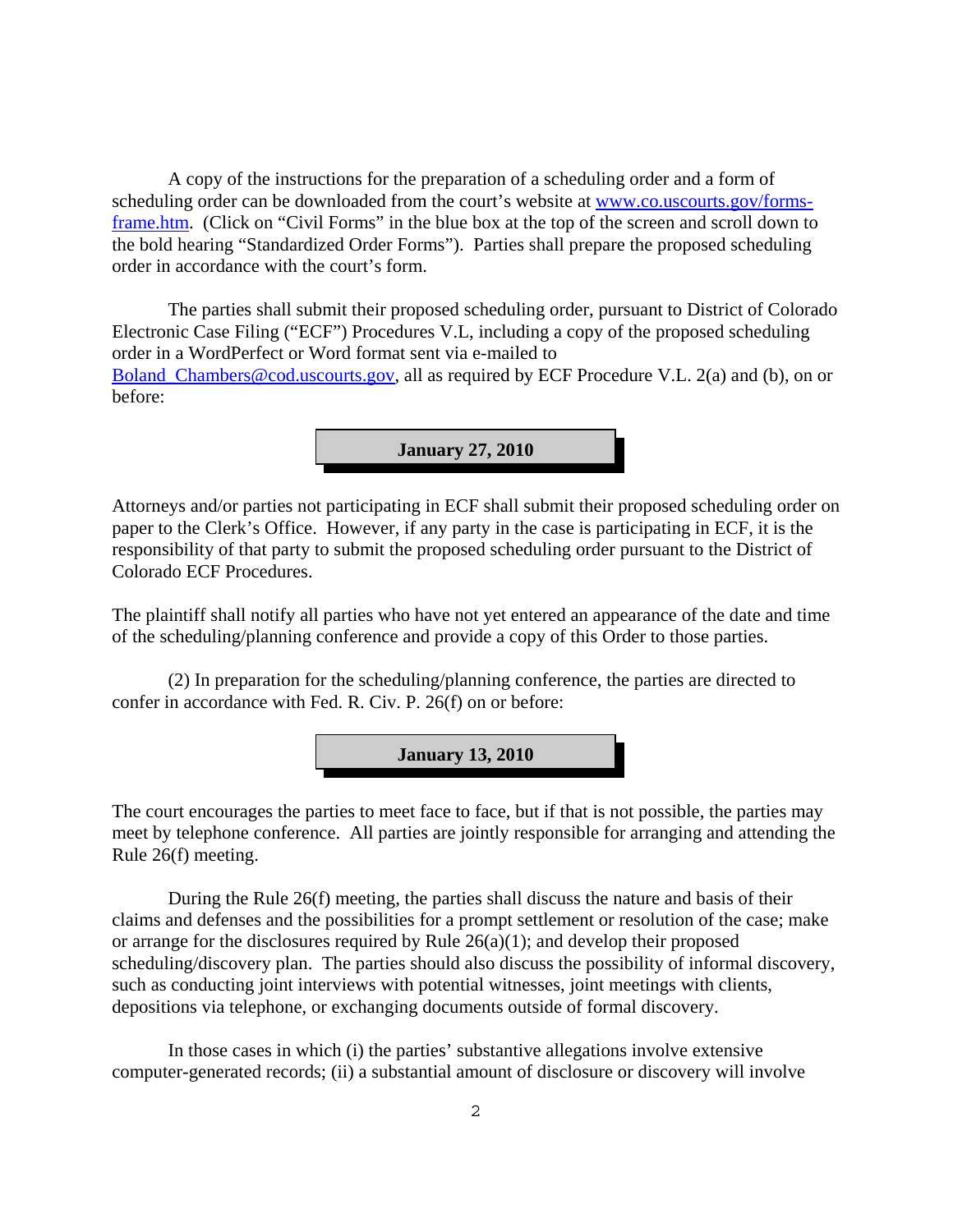information or records in electronic form (i.e., e-mail, word processing, databases); (iii) expert witnesses will develop testimony based in large part on computer data and/or modeling; or (iv) any party plans to present a substantial amount of evidence in digital form at trial, the parties shall confer regarding steps they can take to preserve computer records and data, facilitate computer-based discovery, resolve privilege issues, limit discovery costs and delay, and avoid discovery disputes relating to electronic discovery. The parties shall be prepared to discuss these issues, as appropriate, in the proposed scheduling order and at the scheduling/planning conference.

These are the minimum requirements for the Rule 26(f) meeting. The parties are encouraged to have a comprehensive discussion and are required to approach the meeting cooperatively and in good faith. The parties are reminded that the purpose of the Rule 26(f) meeting is to expedite the disposition of the action, discourage wasteful pretrial activities, and improve the quality of any eventual trial through more thorough preparation. The discussion of claims and defenses shall be a substantive, meaningful discussion.

The parties are reminded that pursuant to Fed. R. Civ. P. 26(d) no discovery shall be sought prior to the Rule 26(f) meeting.

(3) The parties shall comply with the mandatory disclosure requirements of Fed. R. Civ. P.  $26(a)(1)$  on or before:



Counsel and parties are reminded that the mandatory disclosure requirements encompass computer-based evidence which may be used to support claims or defenses. Mandatory disclosures must be supplemented by the parties consistent with the requirements of Fed. R. Civ. P. 26(e). Mandatory disclosures and supplementation are not to be filed with the Clerk of the Court.

(4) This matter also is referred to Magistrate Judge Boland for settlement purposes and with the authority to convene such settlement conferences and direct related procedures as may facilitate resolution of this case. The scheduling/planning conference on February 3, 2010, is not a settlement conference, and no client representative is required to appear. Nonetheless, to facilitate an early evaluation of the possibility of settlement, the parties shall e-mail a Confidential Settlement Statement in PDF format to Boland\_Chambers@cod.uscourts.gov on or before **January 27, 2010**. This statement shall briefly outline the facts and issues in the case and the possibilities for settlement, including any settlement authority from the client. Attorneys and/or pro se parties not participating in ECF shall submit a single copy of their Confidential Settlement Statements, on paper, to the Clerk's Office marked "Personal and Confidential."